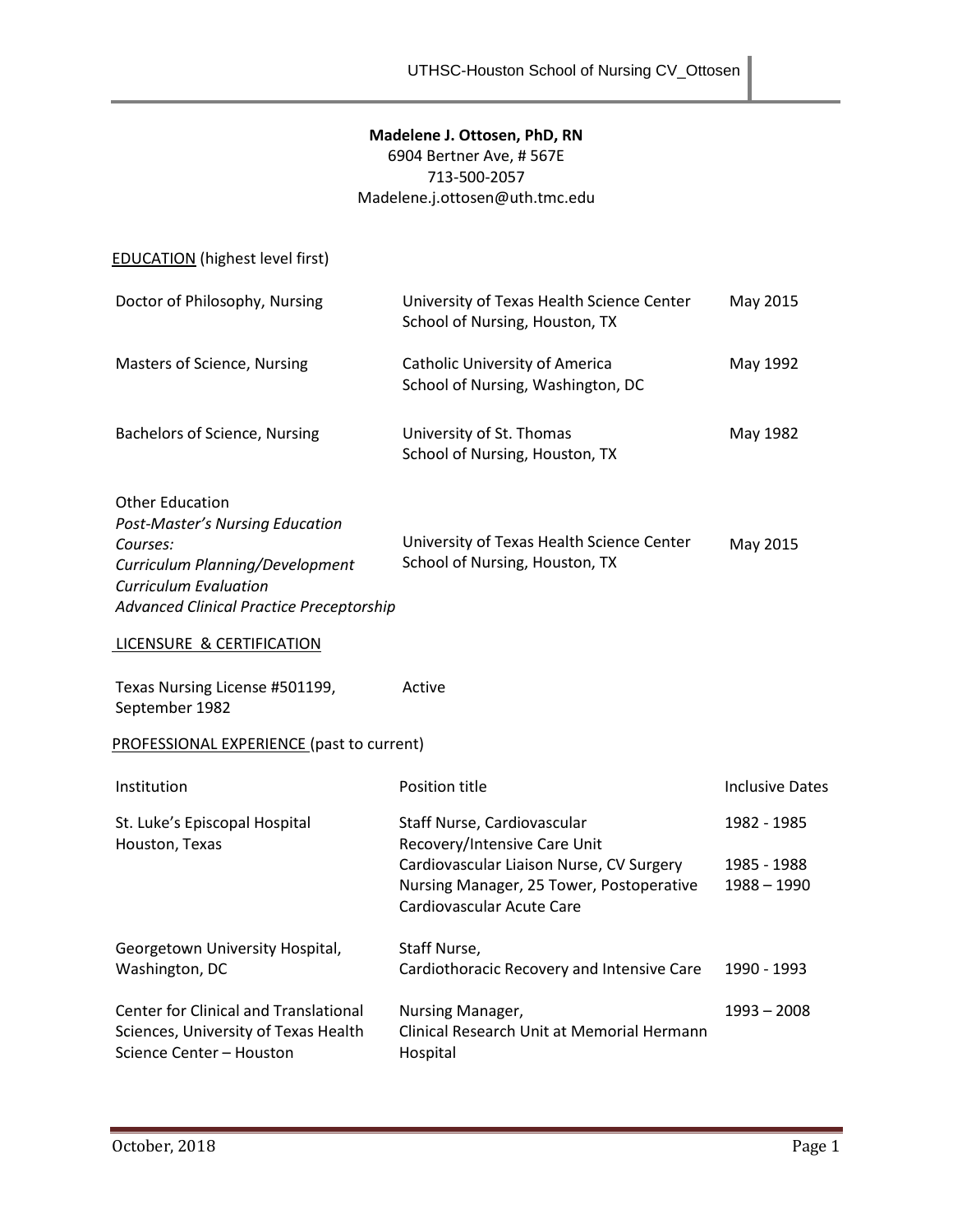| Clinical Trials Resource Center<br>University of Texas Health Science<br>Center - Houston                      | Associate Director                            | 2008-2012                       |
|----------------------------------------------------------------------------------------------------------------|-----------------------------------------------|---------------------------------|
| UT-MH Center for Healthcare Quality<br>and Safety, The University of Texas<br>Medical School at Houston        | Program Manager<br><b>Assistant Professor</b> | 2012 to 2015<br>2015 to present |
| Department of Family Health,<br>School of Nursing, The University of<br>Texas Health Science Center at Houston | <b>Assistant Professor</b>                    | 2015 to present                 |

HONORS & AWARDS (past to current)

| Inducted Member      | Sigma Theta Tau                  | May 1992 |
|----------------------|----------------------------------|----------|
| PhD Award            | Zeta Pi Chapter, Sigma Theta Tau | May 2015 |
| Student Spirit Award | UT School of Nursing             | May 2015 |

# **GRANTS**

Research Grants (past to current)

General Clinical Research Center, NIH/NCRR, Nurse Manager (PI: Buja), \$1.5 million, 3/1/01-8/31/06

Center for Clinical and Translational Science (5UL1RR024148), NIH/NCRR, Nurse Manager, (PI: Davies), \$25 million, 9/1/06-8/31/08

Talking with parents about birth injuries (1 R18 HS019561). Doctors Company, Research Associate, (PI: Gallagher), \$17,000, 5/1/11-5/12/12

Texas Disclosure and Compensation Study (HS019561), AHRQ, Research Nurse (PI: Thomas), \$1.8 million 5/1/11- 6/30/2014

State Regulations for Advanced Practice Registered Nurses (APRNs), physician/APRN collaboration, the culture of patient safety and patient outcomes in primary care (70763), Robert Wood Johnson, Research Coordinator, (PI: Grimes), \$194,471, 05/01/2013 – 10/31/2014

Understanding Parent Perceptions of Safety Culture in the NICU, (1R03HS022944-01), AHRQ, Co-Investigator (PI: Etchegaray), \$100,000, 04/1/14- 3/31/2016

Caregiver innovations to reduce harm in Neonatal Intensive Care (1P30HS024459-01), AHRQ, Co-Investigator (PI: Thomas), \$992,500, 9/28/2015 - present

March of Dimes Center on Perinatal Safety (MOD COPS), March of Dimes, Co-Investigator, (PI: Tsao), \$433,000, 12/16/2018- present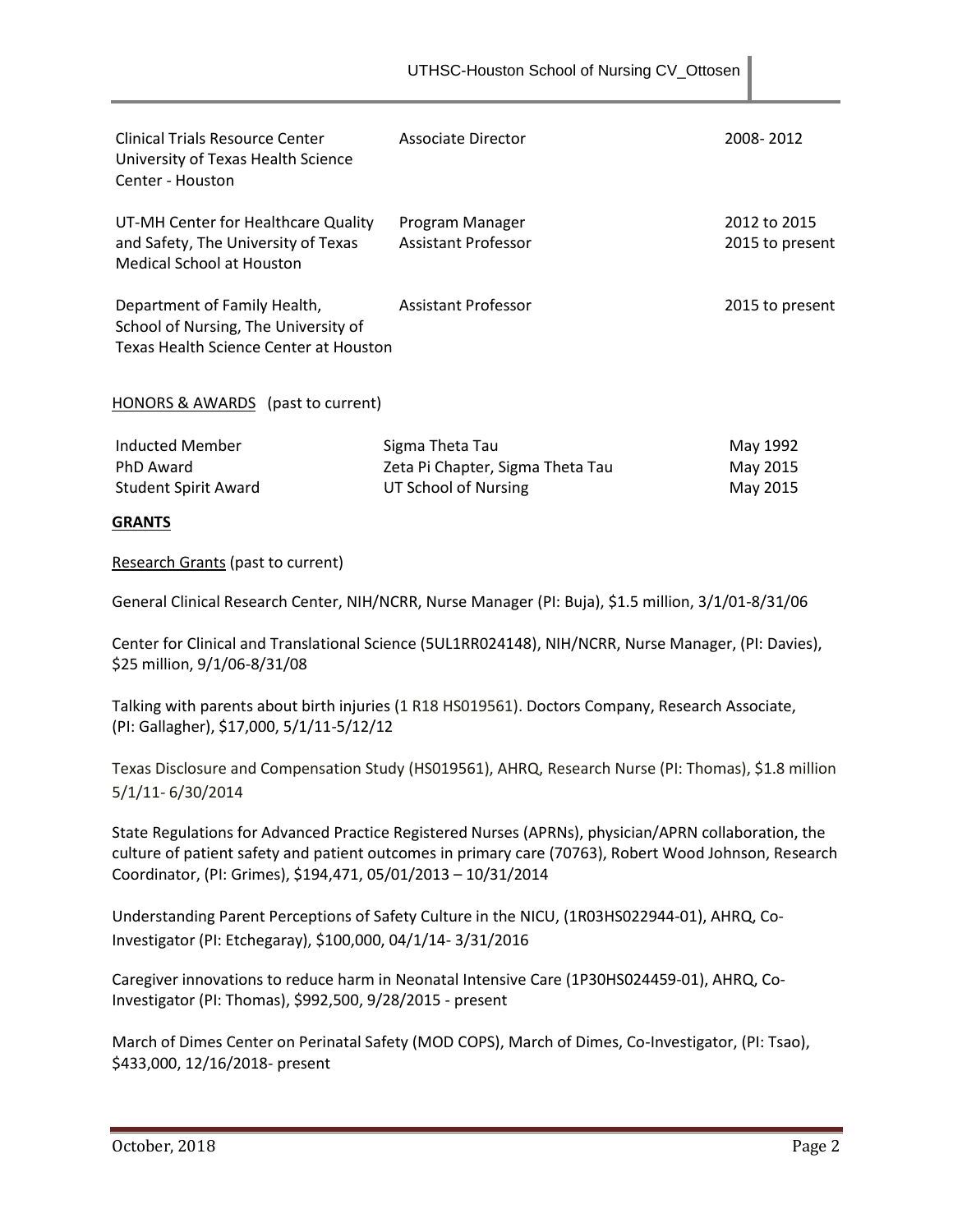An Integrated Telemedicine-Home Visitation Program in Treating Children with Medical Complexity: Completing a 360-Degree Approach, TMC Health Policy Grant, Co-Investigator, (PI: Mosquera), \$109,128, 12/01/2018 – present

Educational Grants (past to current)

Nursing Education Program in Clinical Research: A Model for Safe and Ethical Research Practice for Clinicians, Anne R. Wilford Endowment, Co-Investigator (PI: Chanaud), \$10,000, 7/1/07-6/30/08

Blueprint for Neuroscience Research Science Education Award, National Institute on Drug Abuse Special Emphasis Panel, Consultant (PI: Miller) \$2000, 10/01/11-6/1/2013

## **PUBLICATIONS**

Peer Reviewed Publications (past to current - APA format, indicate if invited)

- Houston, S., Luquire, R., & **Jewell, M** (1992) Crafting postop care for sternal wound omentoplexy, *American Journal of Nursing*, 92: doi:10.2307/3426652
- McCoy, A., Wright, A., Laxmisan, A., **Ottosen, M**., McCoy, J., Butten, D., & Sittig, D. (2012) Development and evaluation of a crowdsourcing methodology for knowledge base construction: identifying relationships between clinical problems and medications, *Journal of American Medical Informatics Association*, 19, doi:10.1136/amiajnl-2012-000852
- Hastings, C, Fisher, C, McCabe, M….**Ottosen, M**, et al, (2012) Clinical research nursing: a critical resource in the national research enterprise, *Nursing Outlook*, 60, 10.1016/j.outlook.2011.10.003
- Etchegaray, J, **Ottosen, M**, Burress, L, Sage, WM, Bell, SK, Gallagher, TH, & Thomas, EJ, (2014) Structuring patient and family involvement in medical error event disclosure and analysis. *Health Affairs*, 33, doi: 10.1377/hlthaff.2013.0831.
- Putnam, LR, Pham, DH, Ostovar-Kermani, TG, Alawadi, ZM, Etchegaray, JM, **Ottosen, MJ**, Thomas, EJ, Lesslie, DP, Kao, LS, Lally, KP & Tsao, K (2016) How should surgical residents be educated about patient safety: a pilot randomized controlled trial. *Journal of Surgical Education,* 4, doi: 10.1016/j.jsurg.2016.02.011.
- **Ottosen, MJ**, Etchegaray JM, Sedlock EW, Aigbe AO, Bell SK, Gallagher TH & Thomas EJ, (2016) Developing the Improving Post-Event Analysis and Communication Together (IMPACT) tool to involve patients and families in post-event analysis. *Journal of Nursing & Interprofessional Leadership in Quality & Safety*, 1(1). Retrieved from <http://digitalcommons.library.tmc.edu/uthoustonjqualsafe/vol1/iss1/5>
- Gallagher TH, Etchegaray JM, Bergstedt B, Chappelle AM, **Ottosen MJ**, Sedlock EW & Thomas EJ (2016) Improving communication and resolution following adverse events using a patient-created simulation exercise, *Health Services Research*, 51 Suppl 3:2537-2549. doi: 10.1111/1475- 6773.12601.
- Etchegaray JM, **Ottosen MJ**…Thomas EJ (2016) Patients as partners in learning from unexpected events. *Health Services Research*, 51 Suppl 3:2600-2614. doi: 10.1111/1475-6773.12593.
- **Ottosen MJ**, Engebretson JC, & Etchegaray JM (2017) Steps in developing a patient-centered measure of hospital design factors, *Health Environments Research & Design Journal, epub online 2017Jan1,*  doi:10.1177/1937586716685290
- Etchegaray, J, **Ottosen, MJ,** Danscak, T & Thomas, E. (2017). *Barriers to Speaking Up for Patient Safety*, *Journal of Patient Safety,* Nov 4. doi: 10.1097/PTS.0000000000000334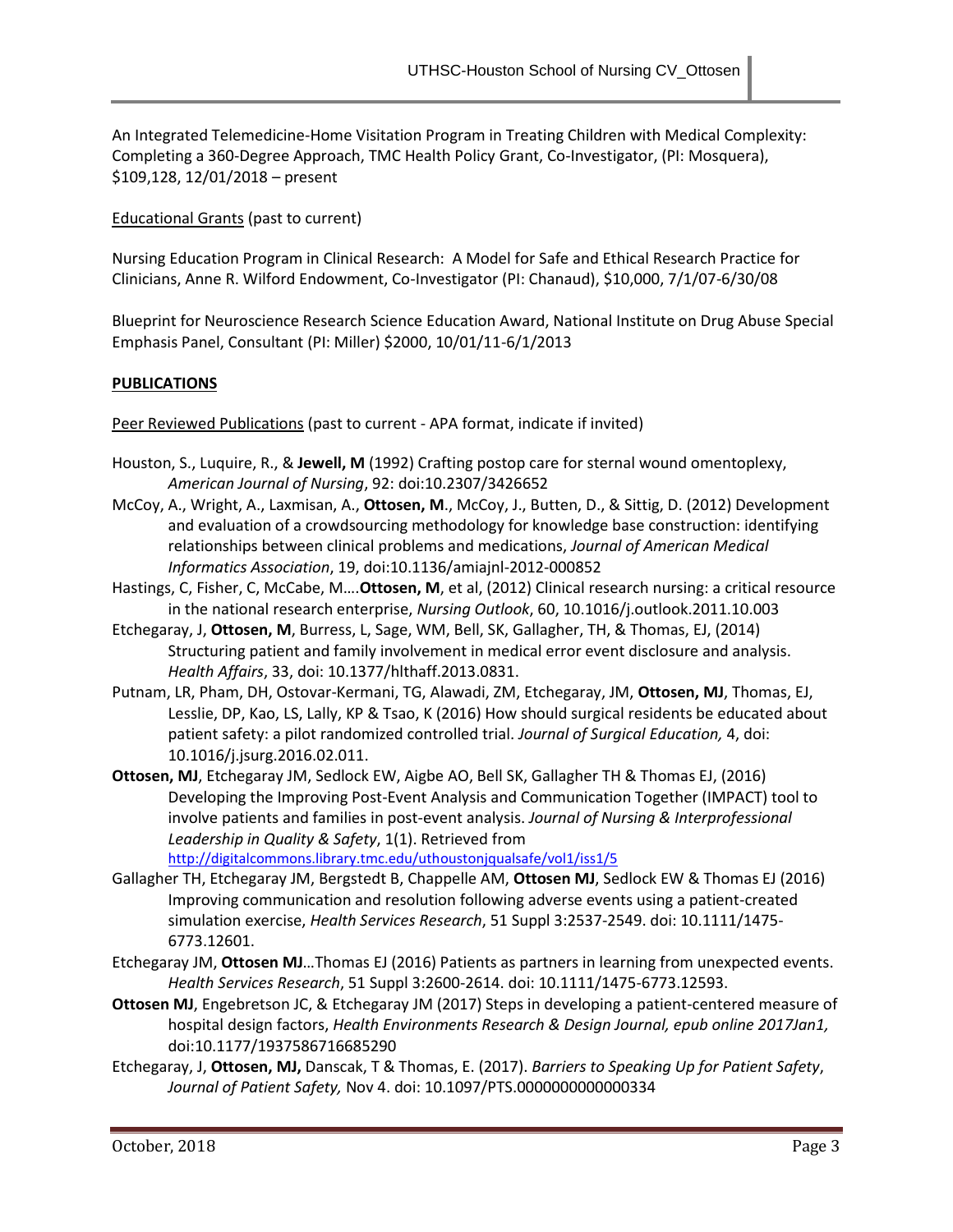- **Ottosen, MJ,** Sedlock, EW, Aigbe, AO, Bell, SK, Gallagher, TG & Thomas, EJ. (2018) Long-term impacts faced by patients and families after harmful healthcare events. *Journal of Patient Safety*, epub online Jan17, doi: 10.1097/PTS.0000000000000451
- McArthur L, **Ottosen MJ** & Picarella L (2018). Technology for Breastfeeding Support: A Systematic Review. *Journal of Informatics Nursing, 3*(1), 21-26.
- **Ottosen MJ**, Sedlock, EW, Aigbe, AO, Bell, SB, Gallagher, TH, & Thomas, EJ (2018) Long-term impacts faced by patients and families after harmful healthcare events, *Journal of Patient Safety*, 1(1) DOI: 10.1097/PTS.0000000000000451
- Sedlock, EW, **Ottosen, MJ**, Nether, K, Sittig, DF, Etchegaray, JM, Tomoaia-Cotisel, A, Francis, N, Yager, L, Schafer, L, Wilkinson, R, Khan, A, Arnold, C, Davidson, A & Thomas, EJ (2018) Creating a comprehensive, unit-based approach to detecting and preventing harm in the Neonatal Intensive Care Unit, *Journal of Patient Safety and Risk Management*, 23(4), 167–175. doi/10.1177/2516043518787620.
- [Bell SK,](https://www.ncbi.nlm.nih.gov/pubmed/?term=Bell%20SK%5BAuthor%5D&cauthor=true&cauthor_uid=30008355) [Etchegaray JM,](https://www.ncbi.nlm.nih.gov/pubmed/?term=Etchegaray%20JM%5BAuthor%5D&cauthor=true&cauthor_uid=30008355) [Gaufberg E,](https://www.ncbi.nlm.nih.gov/pubmed/?term=Gaufberg%20E%5BAuthor%5D&cauthor=true&cauthor_uid=30008355) [Lowe E,](https://www.ncbi.nlm.nih.gov/pubmed/?term=Lowe%20E%5BAuthor%5D&cauthor=true&cauthor_uid=30008355) **[Ottosen MJ](https://www.ncbi.nlm.nih.gov/pubmed/?term=Ottosen%20MJ%5BAuthor%5D&cauthor=true&cauthor_uid=30008355)**[, Sands KE,](https://www.ncbi.nlm.nih.gov/pubmed/?term=Sands%20KE%5BAuthor%5D&cauthor=true&cauthor_uid=30008355) [Lee BS,](https://www.ncbi.nlm.nih.gov/pubmed/?term=Lee%20BS%5BAuthor%5D&cauthor=true&cauthor_uid=30008355) [Thomas EJ,](https://www.ncbi.nlm.nih.gov/pubmed/?term=Thomas%20EJ%5BAuthor%5D&cauthor=true&cauthor_uid=30008355) [Van Niel M,](https://www.ncbi.nlm.nih.gov/pubmed/?term=Van%20Niel%20M%5BAuthor%5D&cauthor=true&cauthor_uid=30008355) [Kenney L;](https://www.ncbi.nlm.nih.gov/pubmed/?term=Kenney%20L%5BAuthor%5D&cauthor=true&cauthor_uid=30008355) [Healing After Harm Conference Group.](https://www.ncbi.nlm.nih.gov/pubmed/?term=Healing%20After%20Harm%20Conference%20Group%5BCorporate%20Author%5D) (2018) A multi-stakeholder consensus-driven research agenda for better understanding and supporting the emotional impact of harmful events on patients and families. *Joint Commission Journal on Quality and Patient Safety*, 44(7), 424 – 435. doi: 10.1016/j.jcjq.2018.03.007
- [Berman L,](https://www.ncbi.nlm.nih.gov/pubmed/?term=Berman%20L%5BAuthor%5D&cauthor=true&cauthor_uid=29111082) [Rangel S,](https://www.ncbi.nlm.nih.gov/pubmed/?term=Rangel%20S%5BAuthor%5D&cauthor=true&cauthor_uid=29111082) [Goldin A,](https://www.ncbi.nlm.nih.gov/pubmed/?term=Goldin%20A%5BAuthor%5D&cauthor=true&cauthor_uid=29111082) [Skarda D,](https://www.ncbi.nlm.nih.gov/pubmed/?term=Skarda%20D%5BAuthor%5D&cauthor=true&cauthor_uid=29111082) **[Ottosen MJ](https://www.ncbi.nlm.nih.gov/pubmed/?term=Ottosen%20M%5BAuthor%5D&cauthor=true&cauthor_uid=29111082)**[, Bliss D,](https://www.ncbi.nlm.nih.gov/pubmed/?term=Bliss%20D%5BAuthor%5D&cauthor=true&cauthor_uid=29111082) [Valusek P,](https://www.ncbi.nlm.nih.gov/pubmed/?term=Valusek%20P%5BAuthor%5D&cauthor=true&cauthor_uid=29111082) [Fallat M,](https://www.ncbi.nlm.nih.gov/pubmed/?term=Fallat%20M%5BAuthor%5D&cauthor=true&cauthor_uid=29111082) [Tsao K&](https://www.ncbi.nlm.nih.gov/pubmed/?term=Tsao%20K%5BAuthor%5D&cauthor=true&cauthor_uid=29111082) [APSA Quality](https://www.ncbi.nlm.nih.gov/pubmed/?term=APSA%20Quality%20and%20Safety%20Committee%5BCorporate%20Author%5D)  [and Safety Committee,](https://www.ncbi.nlm.nih.gov/pubmed/?term=APSA%20Quality%20and%20Safety%20Committee%5BCorporate%20Author%5D) (2018) Safety culture among pediatric surgeons: A national survey of attitudes and perceptions of patient safety. *[Journal of Pediatric Surgery](https://www.ncbi.nlm.nih.gov/pubmed/29111082)*, 53(3):381-395. doi: 10.1016/j.jpedsurg.2017.09.011
- Grimes, D, Thomas, EJ, Padyhe, N, **Ottosen, MJ** & Grimes, R. (2018) Do State Restrictions on Advanced Practice Registered Nurses Impact Patient Outcomes for Hypertension and Diabetes Control? *Journal for Nurse Practitioners*, 14 (8), 620-625, [doi.org/10.1016/j.nurpra.2018.06.005](https://doi.org/10.1016/j.nurpra.2018.06.005)

## Books & Chapters (past to current)

Sage W.M., **Ottosen M.J**., Coopwood B. (2017) A Quiet Revolution: Communicating and Resolving Patient Harm. In: Sanchez J., Barach P., Johnson J., Jacobs J. (Eds) Surgical Patient Care. Springer International Publishing, Switzerland.

## **PRESENTATIONS**

International (past to current)

**Ottosen, MJ**, ONeal, M & Franco, K., (Oct. 17, 2012), Financial Management of Clinical Trials. International Association of Clinical Research Nurses Annual Conference, Houston, TX, Invited Pre-Conference Workshop.

**Ottosen, M,** Etchegaray, J, Danscak, T & Thomas, E. (October 2013) *Barriers to Speaking Up for Patient Safety*, International Conference on Communication in Healthcare, Montreal, Canada, poster presenter.

**Ottosen, MJ,** Engebretson J, Thomas EJ & Etchegaray, JM,( October 28, 2015), A parent-centered model for engaging parents in patient safety within the neonatal intensive care unit., 2015 International Conference on Communication in Healthcare, New Orleans, LA. Podium presenter.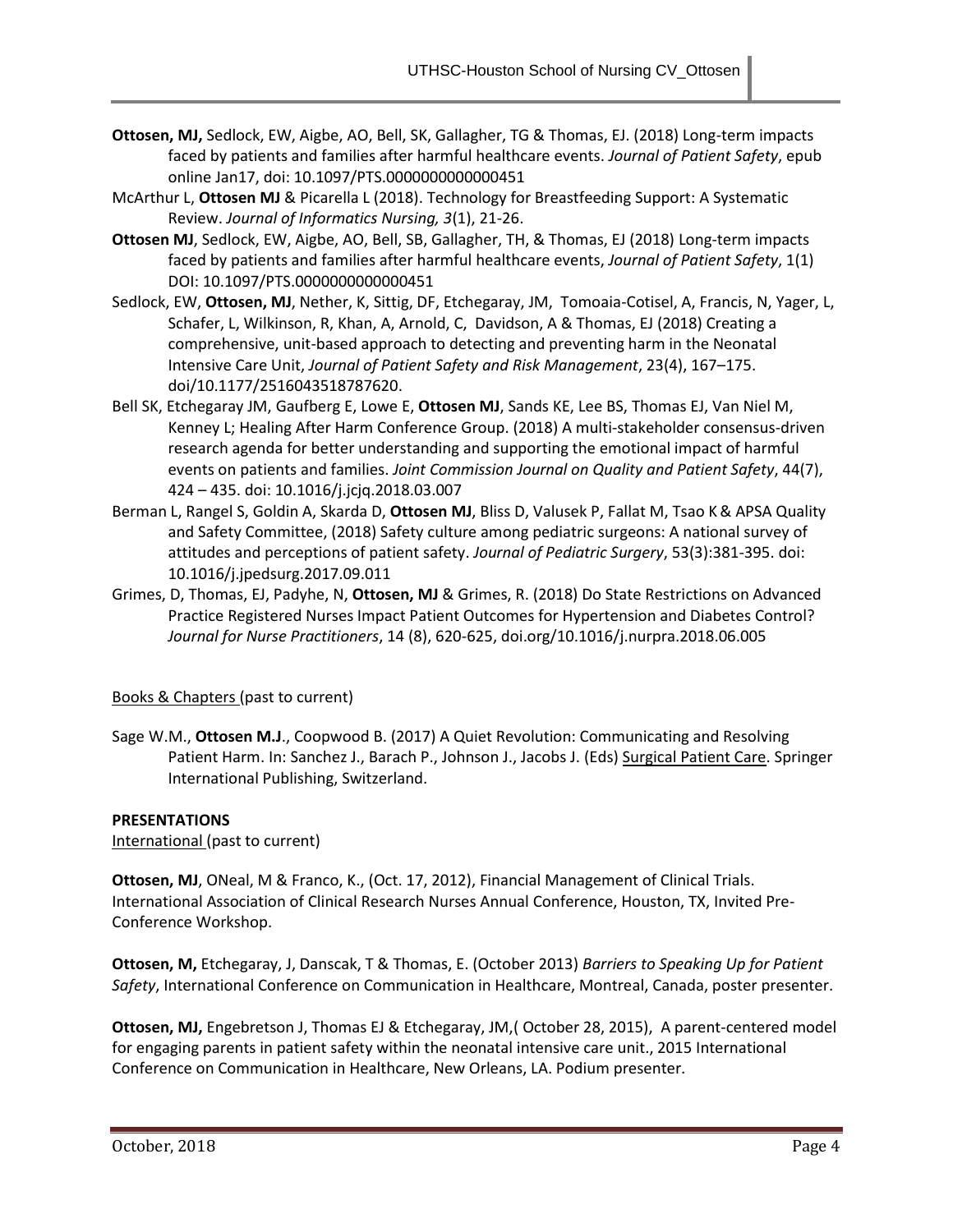Thomas, EJ, **Ottosen, MJ**, Etchegaray, JM, Bell, SK & Driver, J, Podium panel presentation 28th Annual National Forum on Quality Improvement in Health Care, Institute for Healthcare Improvement, *Engaging Harmed Patients for Healing and Safety*, Orlando, FL, December 6, 2017.

Ottosen, MJ, Hokanson, K, Andrew, M, & Nether, K, Podium presentation 8<sup>th</sup> International Conference on Patient- and Family-Centered Care, *Parents as Partners: Neonatal Allies in Quality Improvement*, Baltimore, MD, June 11, 2018

National (past to current)

Ottosen, MJ, (May 8, 2006), The Evolving Role of Clinical Research Nursing. 2006 Nurses' Week Keynote Address, Rockefeller University, New York, NY, Invited Keynote speaker.

Ottosen, MJ, (Mar. 16, 2006), Future of Clinical Research Nursing. 2006 National Meeting Association of GCRC Nurse Managers, Washington, DC, Invited podium presentation.

Ottosen, MJ. (Nov. 28, 2007) Dealing with Difficult People: Anger Management (Yours and Theirs)., 2007 Public Responsibility in Medicine and Research (PRIMR) Meeting, Boston, MA, podium presenter.

**Ottosen, M.,** Etchegaray, J, Burress, L. Ottenbacher, A. and Thomas, E., *Learning from Errors through Patients and Families*, poster presentation, Summer Institute on Evidenced-Based Quality Improvement Conference, San Antonio, TX, July 2012.

Hodges, P., Yu, E., **Ottosen, M**., & Frazier, L. (March 2013). *Behavioral & Immunological Effects of Mindfulness-Based Cognitive Therapy on Heart Failure Patients with Depression: A Feasibility Study*, Southern Research Nursing Society Annual Conference, New Orleans, LA, poster presenter.

Etchegaray, J.M., **Ottosen, M.J**., Aigbe, A., Webster, E., & Thomas, E.J. (June 8, 2014), Patients' Knowledge about the Factors that Contributed to Their Own Unexpected Events. 2014 Annual Research Meeting of Academy Health, San Diego, CA., poster presenter.

Etchegaray, J.M., **Ottosen, M.J**., Aigbe, A**.**, Alawadi, Z., Webster, E., & Thomas, E.J. (June 8, 2014), Understanding Reasons that Clinicians Do Not Speak Up. 2014 Annual Research Meeting of Academy Health, June 8, 2014, San Diego, CA, poster presenter.

**Ottosen, MJ**, Etchegaray, JM, Aigbe, A, Sedlock, EW, Bell, S, Gallagher, T, & Thomas EJ. (June 2015), Creating IMPACT: A Patient-Centered Engagement Tool for Hospitals to Improve Post-Event Analysis Communication with Patients and Families. 2015 Annual Research Meeting Academy Health, Minneapolis, MN, Poster presenter.

**Ottosen, MJ**, Etchegaray, JM, & Engebretson, J. (October 25, 2015), How Parents In Neonatal Intensive Care View Patient Safety. Council for the Advancement of Nursing Science, 2015 Special Topics Conference: Emerging Areas of Family Health Research Across the Lifespan, Washington, DC. Poster presenter.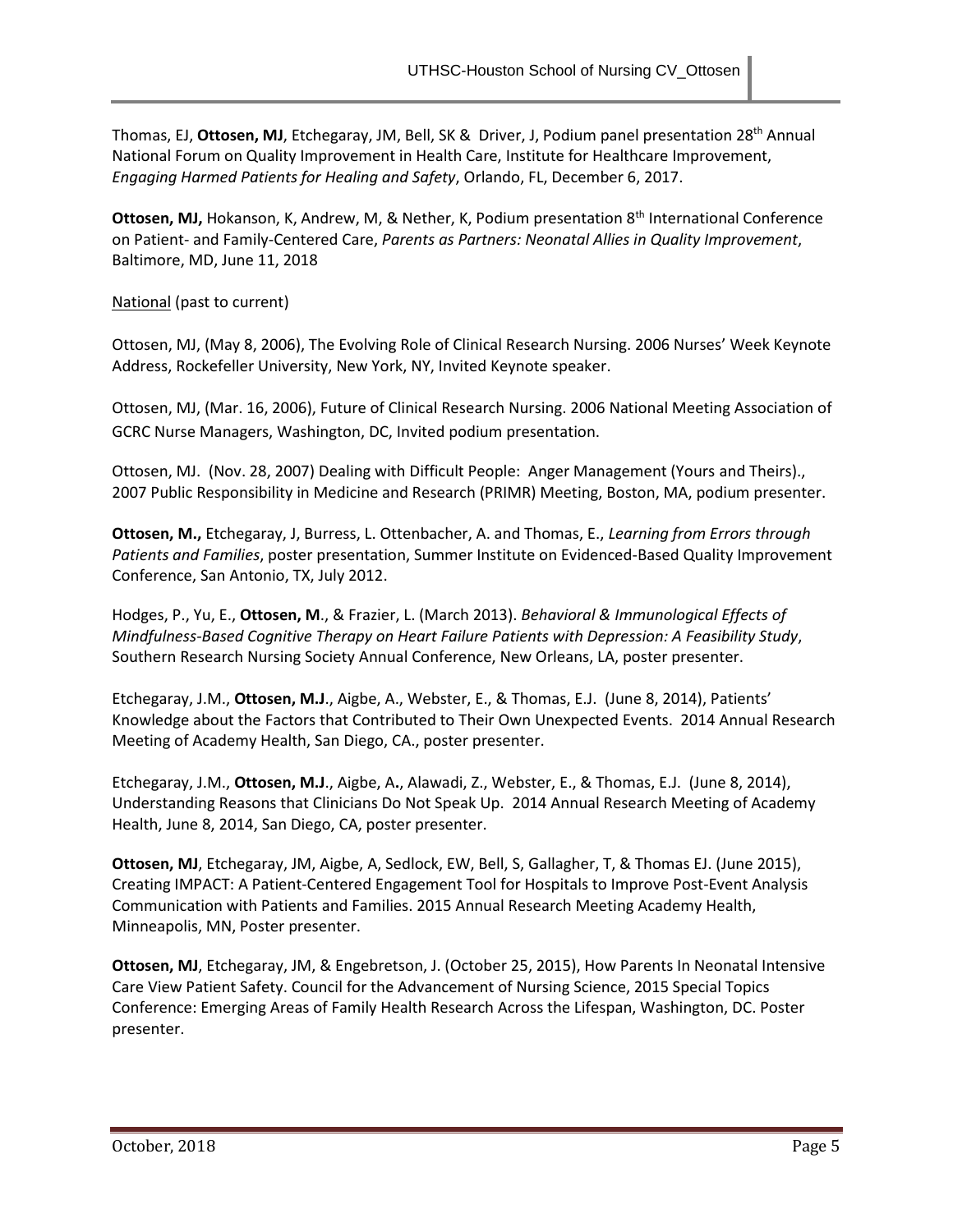Thomas, EJ and **Ottosen, MJ**, (September 14, 2016), Long-term impacts of medical error on patients and families, *Healing after Harm Conference: Setting a Research Agenda for Studying the Emotional Impacts of Harmful Events*, Boston, MA, Invited presentation.

**Ottosen, MJ** & Thomas, EJ Caring for Patients and Families: Understanding the Long-Term Impact of Harm from Medical Errors, Vizient Consortium Risk Management Network, PSO and Insurance Forum, invited podium presentation, Chicago, Il. April 4, 2018.

**Ottosen, MJ,** Andrew, M, Hokanson, K, & Klaus, N, podium presentation entitled *Parents as Partners: Neonatal Allies in Quality Improvement* to 8th Biannual Institute of Patient and Family-Centered Care, June 11-13, 2018, Baltimore MD.

**Ottosen, MJ** & Duffy, C. podium presentation entitled Engaging parents as partners in NICU Quality Improvement to Academy of Neonatal Nurses Annual Conference September 4-7, 2018, New Orleans, LA.

**Ottosen, MJ,** Sedlock EW, Thomas, EJ & Etchegaray, JM, poster presentation entitled Development and Psychometric Analysis of the Parent-centered Safety Culture Tool to Academy of Neonatal Nurses Annual Conference September 4-7, 2018, New Orleans, LA.

Regional/State (past to current)

## Local (past to current)

**Ottosen, MJ**, (Feb. 18, 2004), Roles of the Investigative Team. Protocol Development and Research Study Management course, UTHSC- H School of Nursing Masters in Clinical Research, guest lecturer.

**Ottosen, MJ,** (Aug. 13 & 20, 2004), Good Clinical Practice and Clinical Trials. Introduction to Clinical Research Lecture Series, UTHSC-H Medical School, guest lecturer.

**Ottosen, MJ,** (Sept. 14, 2004), The General Clinical Research Center, an Aid for Clinical Research. Association of Clinical Research Nurses, Houston, TX, invited presenter.

**Ottosen, MJ,** (July 22, 2005) Nursing Careers in Clinical Research. HEADS UP Teacher Summer Science Institute, UTHSC-H Center for Health Promotion and Prevention Research, Houston, TX, invited presenter.

**Ottosen, MJ**, (November 16, 2007) Clinical Research Nursing: An evolving specialty. Clinical Practice Lecture, UT School of Nursing, Houston, TX, Invited presenter.

**Ottosen, MJ** (April 25, 2008), Changes in the GCRC through the CTSA award. 2008 ACRP Annual Meeting, Boston, MA, invited presenter.

**Ottosen, MJ**, (June 13, 2008), Collaborations in Clinical Research. UT School of Nursing DNP program, guest lecturer.

**Ottosen, MJ**, (May 2009, Oct. 2009, May 2010), Quality Management in Clinical Trials. Clinical Research Education: An Introduction to Safe and Ethical Research Practice, UTHSC-Houston, Houston, TX.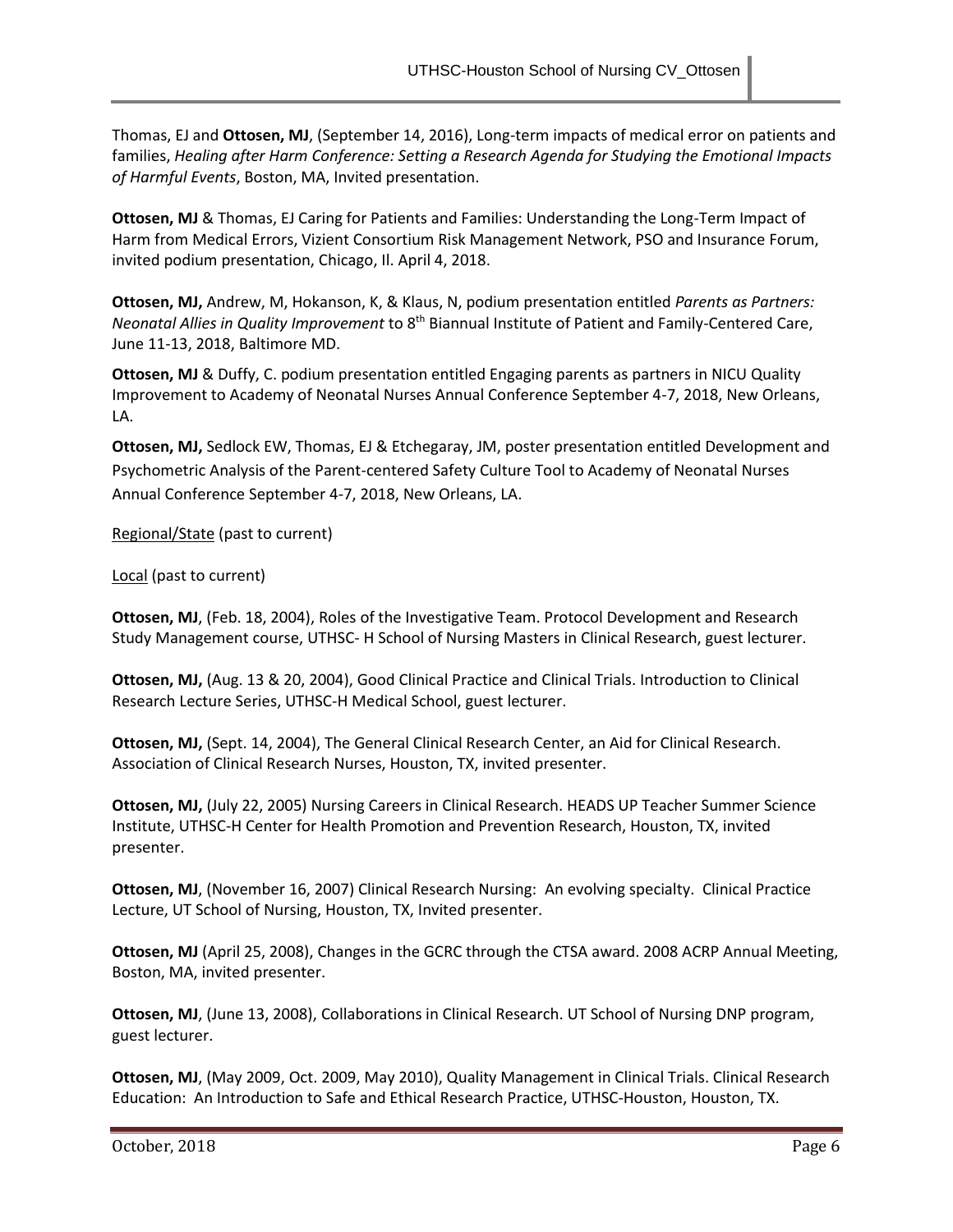**Ottosen, MJ,** (May 2009, Oct. 2009, May 2010), Budget Development and Financial Management of Clinical Trials. Clinical Research Education: An Introduction to Safe and Ethical Research Practice, UTHSC-Houston, Houston, TX.

**Ottosen, MJ** (May 2009, Oct. 2009, May 2010), Clinical Research Billing Practices. Clinical Research Education: An Introduction to Safe and Ethical Research Practice, UTHSC-Houston, Houston, TX.

**Ottosen, MJ**, Partnering with Patients in Event Analysis. (June 2014),Engaging Patients as Partners to Improve Patient Safety Dissemination Conference, Marriott Medical Center, Houston, TX, Invited podium presentation.

**Ottosen, MJ** & Etchegaray, JM, (July 2014) Safety Culture: Implications for Practice and Patient-Centered Care. Comparative Effectiveness Course, DNP Program, UT School of Nursing.

**Ottosen, MJ**, Engebretson, J, Etchegaray, JM, & Thomas, EJ, (April 2016), A conceptual model of parent perceptions of patient safety in the neonatal intensive care unit. Podium presentation to UT School of Nursing 2016 Research Day, Houston, Tx,

**Ottosen, MJ,** Sedlock, EW, Jaiswal, N, Ngwe, M, Story, B, Thomas, EJ, & Etchegaray, JM, (September 23, 2016), What parents can tell us about patient safety in the NICU. 2016 Evidence-based Practice Symposium, Methodist Hospital, Houston Tx,, poster presenter.

Sedlock, EW, **Ottosen, MJ**, Nikhil Jaiswal, Eric Thomas, Jason Etchegaray, Parent-reported Barriers to Being Present with their Infant in the NICU, Poster to Edward Randall, III Internal Medicine Quality Fair at UT Health-McGovern Medical School, April 14 2017.

Jaiswal, N, **Ottosen, MJ**, Sedlock, EW, Thomas, EJ, Ren, Y, Torre, L, Ngwe, B, Story, B, Hokanson, K, Etchegaray, JM, Parent-Reported Concerns of Safe Care within the Neonatal Intensive Care Unit, Poster presented to Pediatric Academies Societies Research Conference, May 8, 2017.

Torre, L, Sedlock, E, Jaiswal, N, Thomas, EJ, ,Etchegaray, JM, **Ottosen, MJ**, Comparisons in perceptions of patient safety between Spanish-speaking and English-speaking parents in the NICU, Poster presented to UT School of Nursing Research day, June 9, 2017.

Bai, Y, Allo, K, Sedlock, E, Jaiswal, N, Thomas, EJ, Etchegaray, JM, **Ottosen, MJ**, Impact of Nurse Behaviors on Parent-Clinician Partnerships and Parent Roles in the NICU, Poster presented to UT School of Nursing Research day, June 9, 2017.

**Ottosen, MJ**, Rethinking High Reliability from the Patient's Perspective, Invited speaker and panelist to MIT Enterprise Forum on Advances in High Reliability in Healthcare, Houston, Tx, November 30, 2017.

**Ottosen, MJ**, Peterson J, Rosas, S. Engaging patients as partners in patient safety, invited speaker to Baccaleaurate Bootcamp for senior nursing student, Cizik School of Nursing, Houston, Tx, August 24, 2018.

**Ottosen, MJ**, Engaging patients as partners in patient safety, invited speaker to Master's in Clinical Research Course, McGovern Medical School, Houston, Tx, August 29, 2018.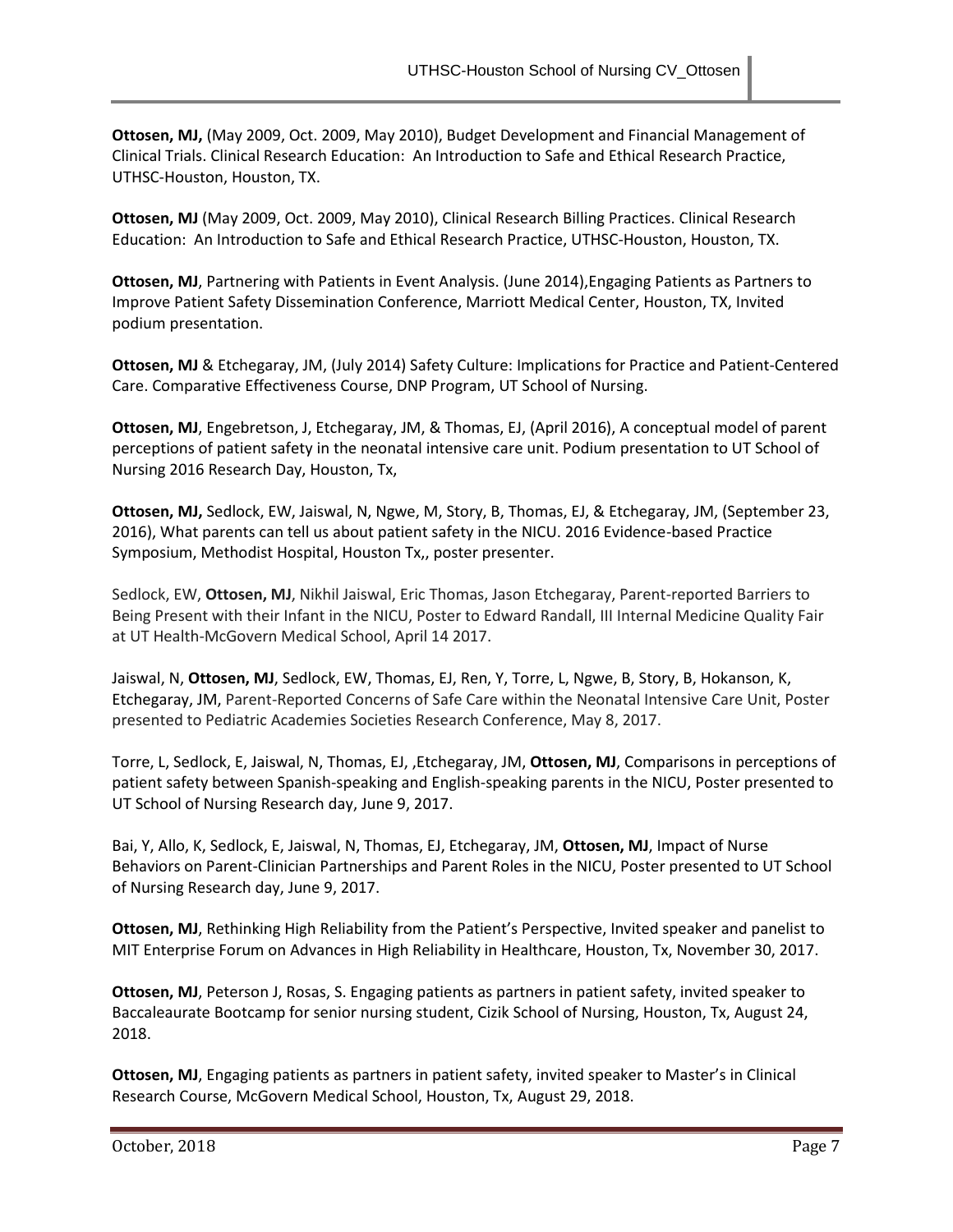### **PROFESSIONAL SERVICE**

Professional Service (Professional organizations, Study Sections, etc. - past to current) UT System Quality of Care Grants Program, Grant Reviewer, 2015 and 2016

Journal of Nursing and Interprofessional Leadership in Quality and Safety, Manuscript Reviewer, 2016

Health Environments Research and Design Journal, Manuscript Reviewer The Relationship between Hospital Construction and High Risk Infant Auditory Function at NICU Discharge: A Retrospective Descriptive Cohort Study, Sept 2017

#### Professional Memberships

### **Local**

Association of Clinical Research Nurses (ACRN), 2003 – present

- Founding Member
- $\bullet$  President (2008 2009)

### **National**

Sigma Theta Tau International Honor Society of Nursing, 1992 - present National Association of GCRC Nurse Managers, 1993 – 2006

• President (2003 – 2004)

International Association of Clinical Research Nurses, 2008- present

- Founding Board member, 2008-2012
- Chair of Education committee, 2008-2010

Association of Clinical Research Professionals (ACRP), 2006- 2013 Society of Clinical Research Professionals (SOCRA), 2006 – 2012 Southern Nursing Research Society, 2013-present American Society of Professionals in Patient Safety, 2015- present National Association of Neonatal Nurses, 2018- present

## Institutional Service (past to current)

IRB Accreditation Planning Committee Member, 2005 – 2006 UT Study Coordinator Advisory Board Member, 2006- 2012 UT Committee for the Protection of Human Subjects**,**  Member, 1995-2007, 2012- present Co-Chair, 2005-2007 Cizik School of Nursing Faculty Life Council Member, 2017 –present Chair of Faculty Development Committee, 2018 –present Cizik School of Nursing Research Day Abstract Reviewer, 2017 Cizik School of Nursing Continuing Education Department Nurse Planner, 2010-present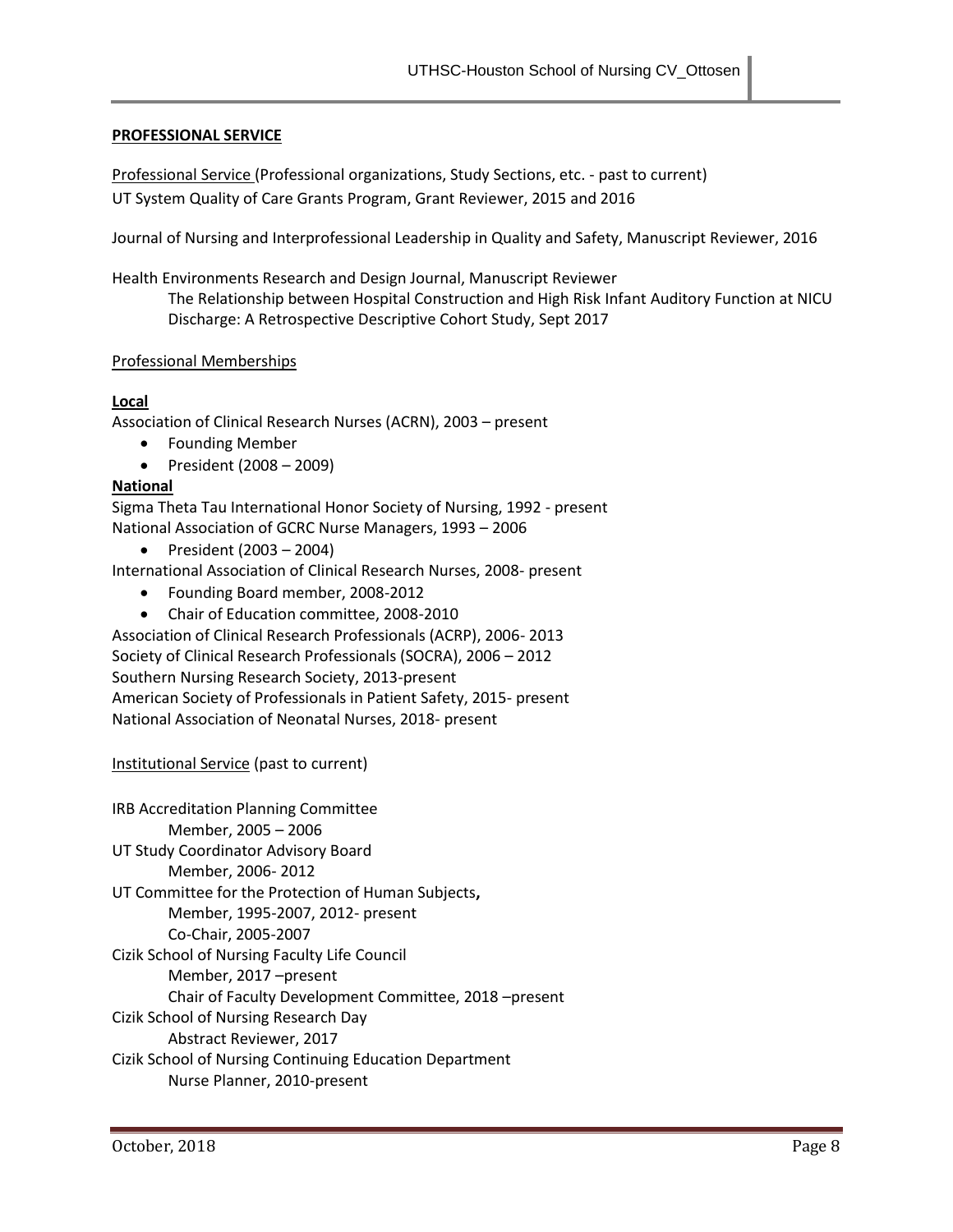Cizik School of Nursing, Power of Nursing Group Facilitator, 2018

Community Service (past to current)

| <b>Girl Scouts of America</b> | Troop leader and co-leader               | $1997 - 2008$  |
|-------------------------------|------------------------------------------|----------------|
| St. Clare Catholic Church     | Eucharistic and Retreat ministry support | 2005 - present |

# **OPTIONAL APPENDICES**

Courses Taught (past to current)

Cizik School of Nursing, Population Health and Health Outcomes, (N6803), 3 credits, guest lecturer, didactic, fall 2015.

Cizik School of Nursing, Scholarly Foundations of Advanced Practice, (N6801), 3 credits, guest lecturer, didactic, fall 2015.

Cizik School of Nursing, Translational Science, (N6808), 3 credits, didactic and online, co-instructor, summer 2015.

Cizik School of Nursing, Scholarly Foundations of Advanced Practice, (N6801), 3 credits, co-instructor, fall 2016.

Cizik School of Nursing, Independent Study, 1 credit, mentor for DNP Advisee Katherine Kelly, Fall 2015, Spring 2016, Fall 2016, Spring 2017, Summer 2017, Fall 2017, Spring 2018.

Cizik School of Nursing, Independent Study, 1 credit, mentor for BSN honor students, Spring 2016, Summer 2016, Spring 2017, Summer 2017, Fall 2017, Spring 2018, Summer 2018, Fall 2018.

Cizik School of Nursing, Evidenced-based Practice, (N6807), 3 credits, co-instructor, Spring, 2017 Cizik School of Nursing, Generating and Collecting Data for Qualitative Research, (N7522), 3 credits, coinstructor, Summer, 2017.

Cizik School of Nursing, Advanced Research Elective, Analysis of Qualitative Data, (N7523) 3 credits, coinstructor, Spring, 2018.

Cizik School of Nursing, Advanced Research Elective, Generating and Collecting Data for Qualitative Research (N7522), 3 credits, co-instructor, Summer, 2018.

Student Advisement:

BSN Research Honor Students:

**Muyang, Atanga**, Spring and Summer 2016, analyzed qualitative survey data on Parent-Centered Safety Culture Tool conducted in 2 large NICU's, poster presentation, "What parents can tell us about patient safety in the NICU", was awarded first place to Methodist EBP Conference, Sept 2016.

**Story, Brooke,** Spring and Summer 2016, analyzed qualitative survey data on Parent-Centered Safety Culture Tool in the NICU conducted in 2 large NICU's, poster presentation, "What parents can tell us about patient safety in the NICU", was awarded first place to Methodist EBP Conference, Sept 2016.

**Allo, Karla**, Spring and Summer 2017, analyzed qualitative data and developed a poster presentation entitled: Impact of nurse behaviors on parent-clinician partnerships in the NICU, presented to 2017 UT Health SON Research Day.

**Bai, Yanran**, Spring and Summer 2017, analyzed qualitative data and developed a poster presentation entitled: Impact of nurse behaviors on parent-clinician partnerships in the NICU, presented to 2017 UT Health SON Research Day.